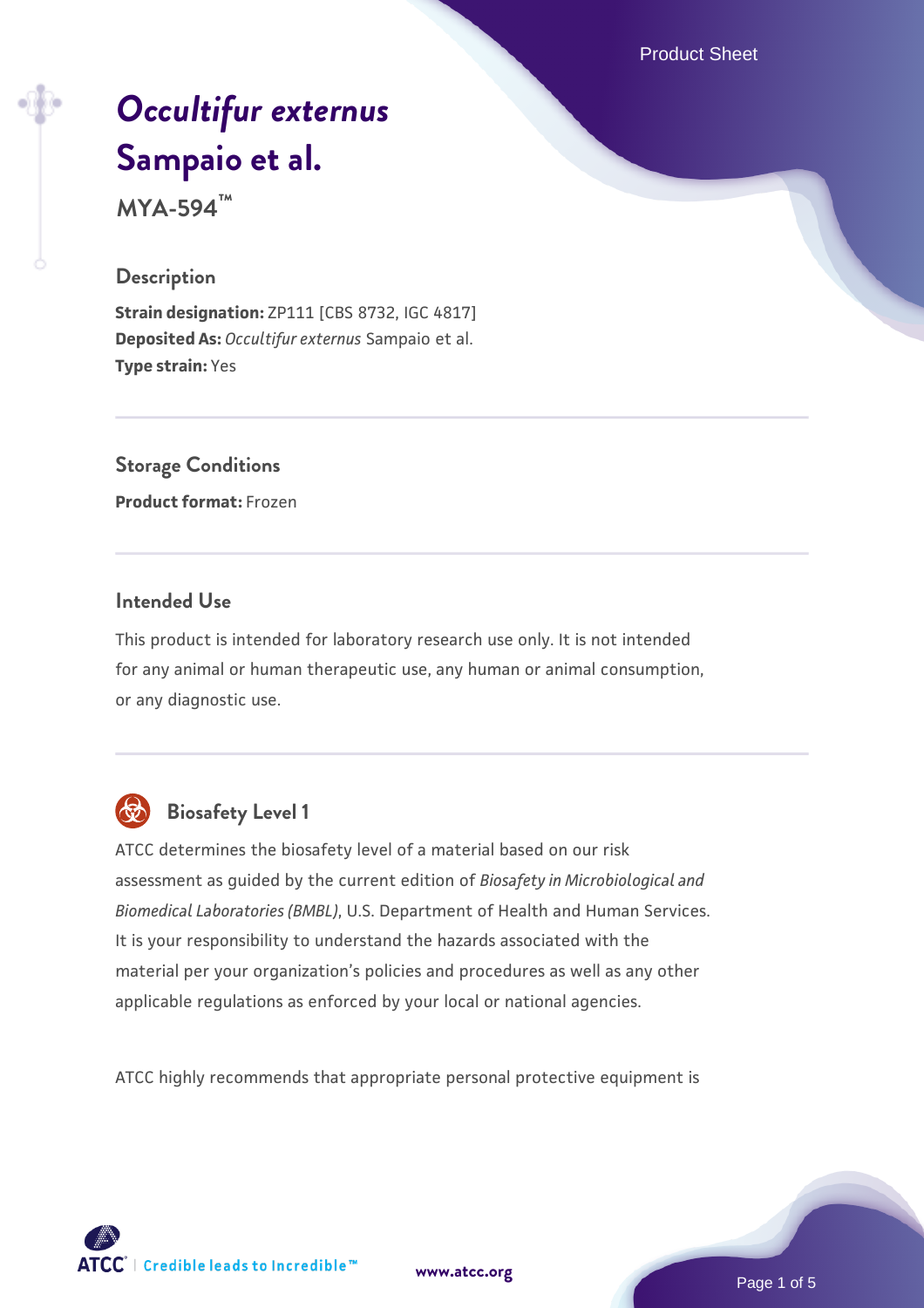### *[Occultifur externus](https://www.atcc.org/products/mya-594)* [Sampaio et al.](https://www.atcc.org/products/mya-594) **Product Sheet** Product Sheet **MYA-594**

always used when handling vials. For cultures that require storage in liquid nitrogen, it is important to note that some vials may leak when submersed in liquid nitrogen and will slowly fill with liquid nitrogen. Upon thawing, the conversion of the liquid nitrogen back to its gas phase may result in the vial exploding or blowing off its cap with dangerous force creating flying debris. Unless necessary, ATCC recommends that these cultures be stored in the vapor phase of liquid nitrogen rather than submersed in liquid nitrogen.

# **Certificate of Analysis**

For batch-specific test results, refer to the applicable certificate of analysis that can be found at www.atcc.org.

#### **Growth Conditions**

**Medium:**  [ATCC Medium 336: Potato dextrose agar \(PDA\)](https://www.atcc.org/-/media/product-assets/documents/microbial-media-formulations/3/3/6/atcc-medium-336.pdf?rev=d9160ad44d934cd8b65175461abbf3b9) **Temperature:** 25°C

# **Material Citation**

If use of this material results in a scientific publication, please cite the material in the following manner: *Occultifur externus* Sampaio et al. (ATCC MYA-594)

#### **References**

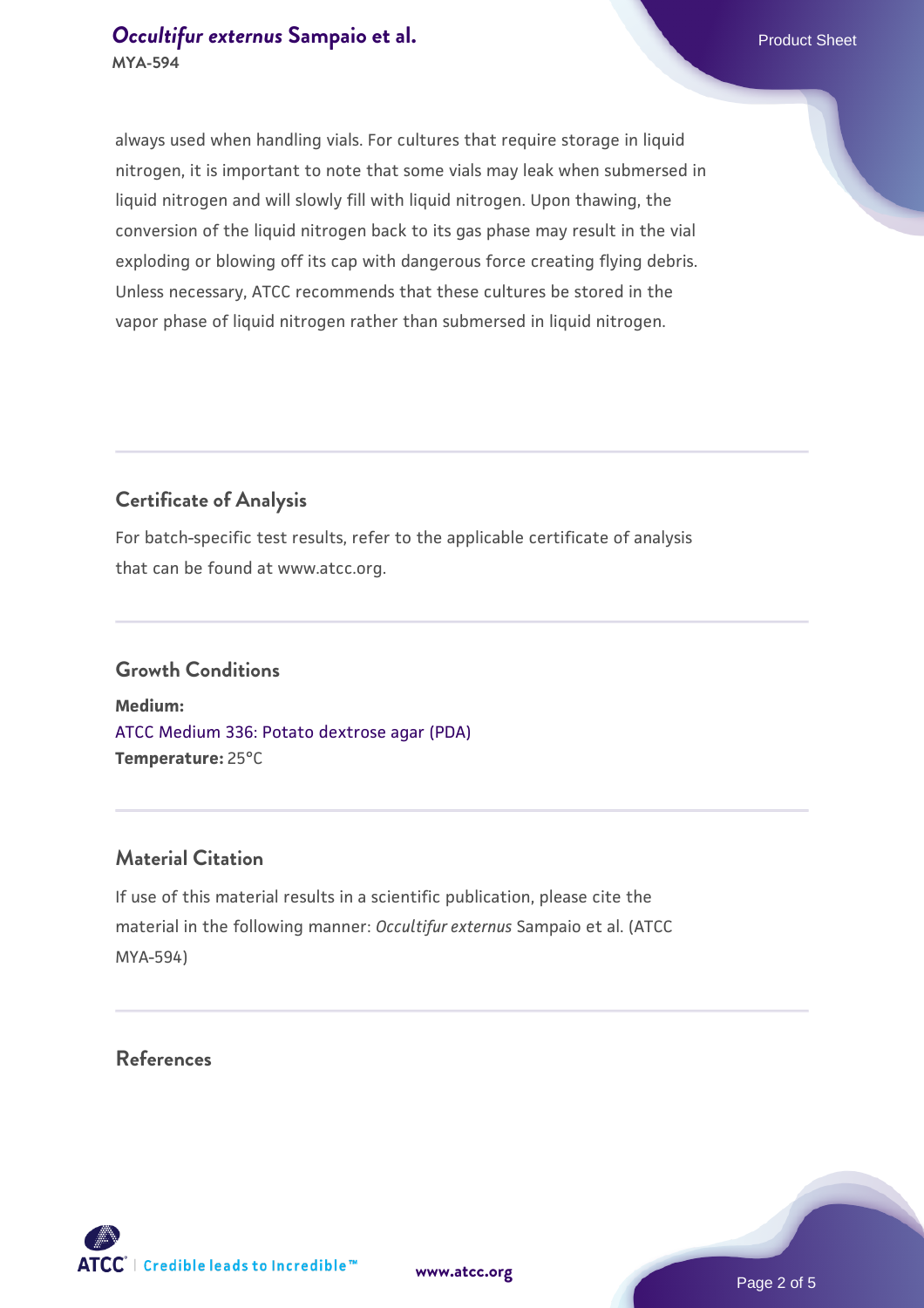#### *[Occultifur externus](https://www.atcc.org/products/mya-594)* [Sampaio et al.](https://www.atcc.org/products/mya-594) **Product Sheet** Product Sheet **MYA-594**

References and other information relating to this material are available at www.atcc.org.

#### **Warranty**

The product is provided 'AS IS' and the viability of ATCC® products is warranted for 30 days from the date of shipment, provided that the customer has stored and handled the product according to the information included on the product information sheet, website, and Certificate of Analysis. For living cultures, ATCC lists the media formulation and reagents that have been found to be effective for the product. While other unspecified media and reagents may also produce satisfactory results, a change in the ATCC and/or depositor-recommended protocols may affect the recovery, growth, and/or function of the product. If an alternative medium formulation or reagent is used, the ATCC warranty for viability is no longer valid. Except as expressly set forth herein, no other warranties of any kind are provided, express or implied, including, but not limited to, any implied warranties of merchantability, fitness for a particular purpose, manufacture according to cGMP standards, typicality, safety, accuracy, and/or noninfringement.

#### **Disclaimers**

This product is intended for laboratory research use only. It is not intended for any animal or human therapeutic use, any human or animal consumption, or any diagnostic use. Any proposed commercial use is prohibited without a license from ATCC.

While ATCC uses reasonable efforts to include accurate and up-to-date information on this product sheet, ATCC makes no warranties or representations as to its accuracy. Citations from scientific literature and patents are provided for informational purposes only. ATCC does not warrant





Page 3 of 5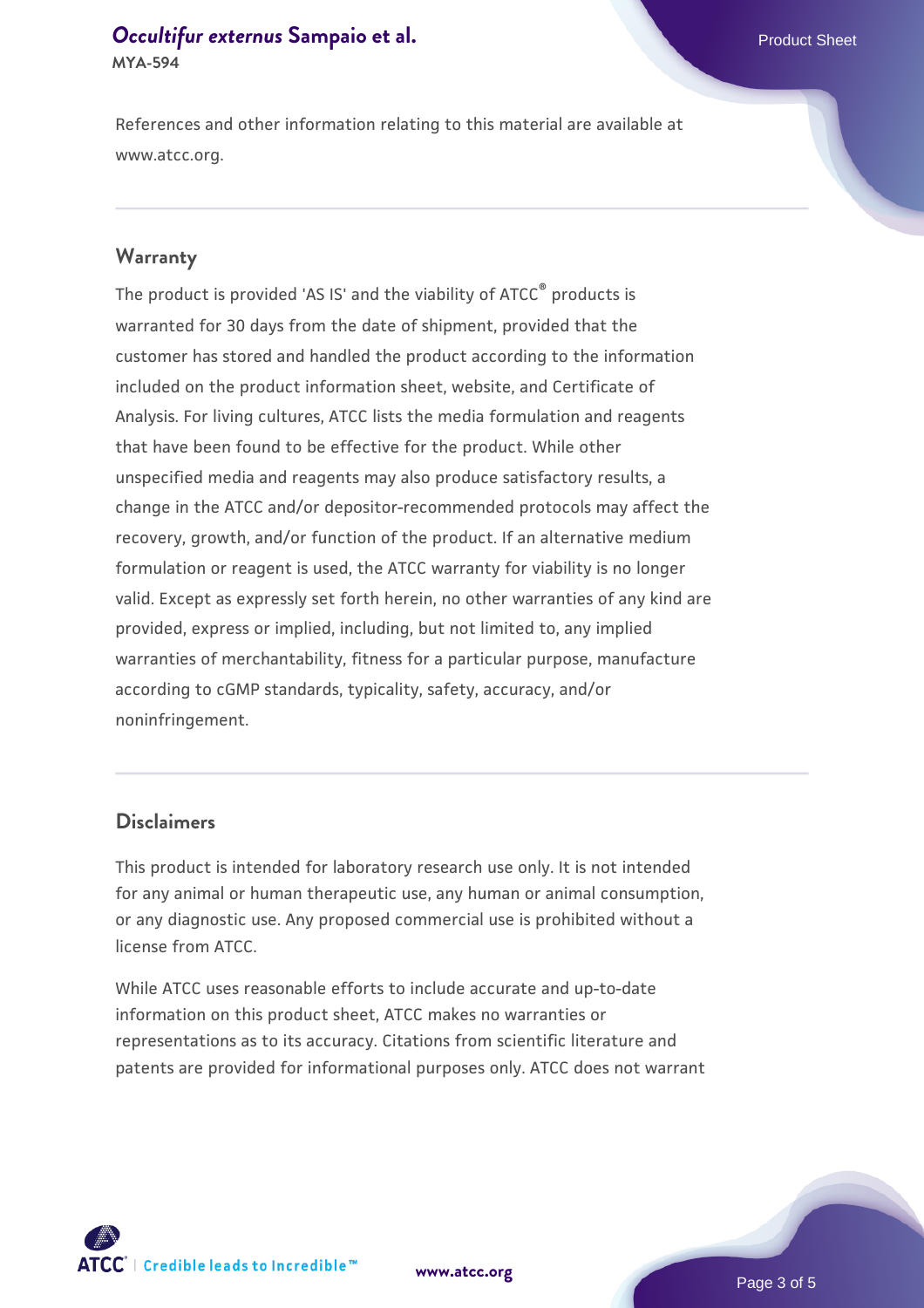#### *[Occultifur externus](https://www.atcc.org/products/mya-594)* [Sampaio et al.](https://www.atcc.org/products/mya-594) **Product Sheet** Product Sheet **MYA-594**

that such information has been confirmed to be accurate or complete and the customer bears the sole responsibility of confirming the accuracy and completeness of any such information.

This product is sent on the condition that the customer is responsible for and assumes all risk and responsibility in connection with the receipt, handling, storage, disposal, and use of the ATCC product including without limitation taking all appropriate safety and handling precautions to minimize health or environmental risk. As a condition of receiving the material, the customer agrees that any activity undertaken with the ATCC product and any progeny or modifications will be conducted in compliance with all applicable laws, regulations, and guidelines. This product is provided 'AS IS' with no representations or warranties whatsoever except as expressly set forth herein and in no event shall ATCC, its parents, subsidiaries, directors, officers, agents, employees, assigns, successors, and affiliates be liable for indirect, special, incidental, or consequential damages of any kind in connection with or arising out of the customer's use of the product. While reasonable effort is made to ensure authenticity and reliability of materials on deposit, ATCC is not liable for damages arising from the misidentification or misrepresentation of such materials.

Please see the material transfer agreement (MTA) for further details regarding the use of this product. The MTA is available at www.atcc.org.

# **Copyright and Trademark Information**

© ATCC 2021. All rights reserved. ATCC is a registered trademark of the American Type Culture Collection.

#### **Revision**

This information on this document was last updated on 2021-05-20

#### **Contact Information**



**[www.atcc.org](http://www.atcc.org)**